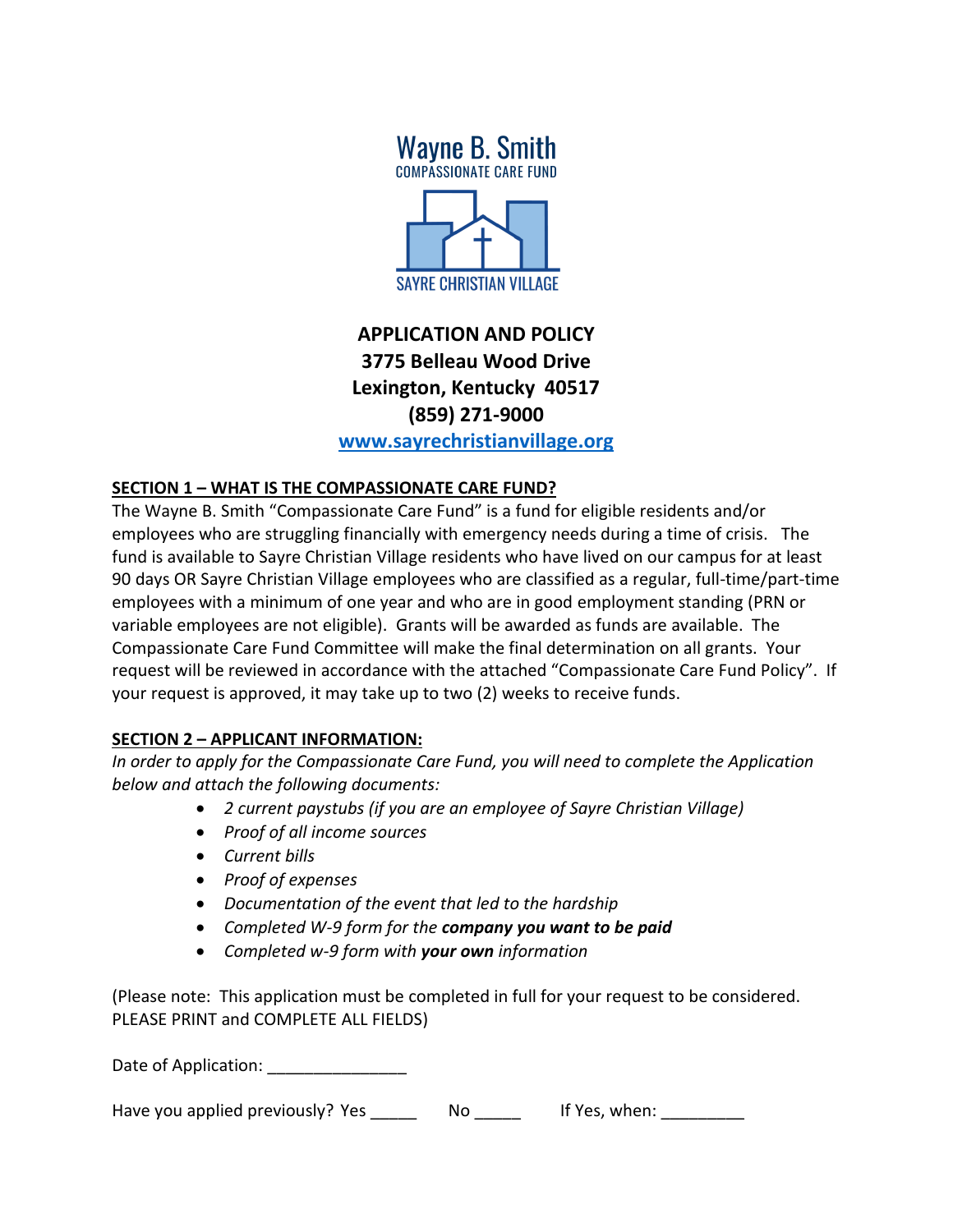| Full name:<br><u>and the control of the control of the control of the control of the control of the control of the control of</u>       |  |  |  |
|-----------------------------------------------------------------------------------------------------------------------------------------|--|--|--|
|                                                                                                                                         |  |  |  |
| Email address:<br><u> 1989 - Johann Harry Harry Harry Harry Harry Harry Harry Harry Harry Harry Harry Harry Harry Harry Harry Harry</u> |  |  |  |
| Marital Status: ___ Single _____ Married _____ Divorced _____ Separated                                                                 |  |  |  |
|                                                                                                                                         |  |  |  |
| Type of Request: _____Resident ______ Employee                                                                                          |  |  |  |
| What building do you live or work in (please check one):                                                                                |  |  |  |
| _____ Baunta Apartments<br>_____ Forest View Apartments<br>_____ Friendship Towers<br>_____ Sayre Healthcare Center                     |  |  |  |
| Date you became a resident or employee at Sayre Christian Village:<br>                                                                  |  |  |  |
| <b>SECTION 3 - HOUSEHOLD INFORMATION:</b>                                                                                               |  |  |  |
| Number of adults in household: ________________                                                                                         |  |  |  |
| Number of dependents in household: _________________                                                                                    |  |  |  |

Ages: \_\_\_\_\_ \_\_\_\_\_ \_\_\_\_\_ \_\_\_\_\_ \_\_\_\_\_ \_\_\_\_\_

### **SECTION 4 – EXPLANATION OF NEED:**

Monies to be used for: \_\_\_\_\_\_\_\_\_\_\_\_\_\_\_\_\_\_\_\_\_\_\_\_\_\_\_\_\_\_\_\_\_\_\_\_

Reason for Hardship (Provide dates and specific details): Please refer to the attached document, COMPASSIONATE CARE FUND POLICY AND GUIDELINES, for a listing of the needs that will be considered by The Wayne B. Smith Compassionate Care Fund.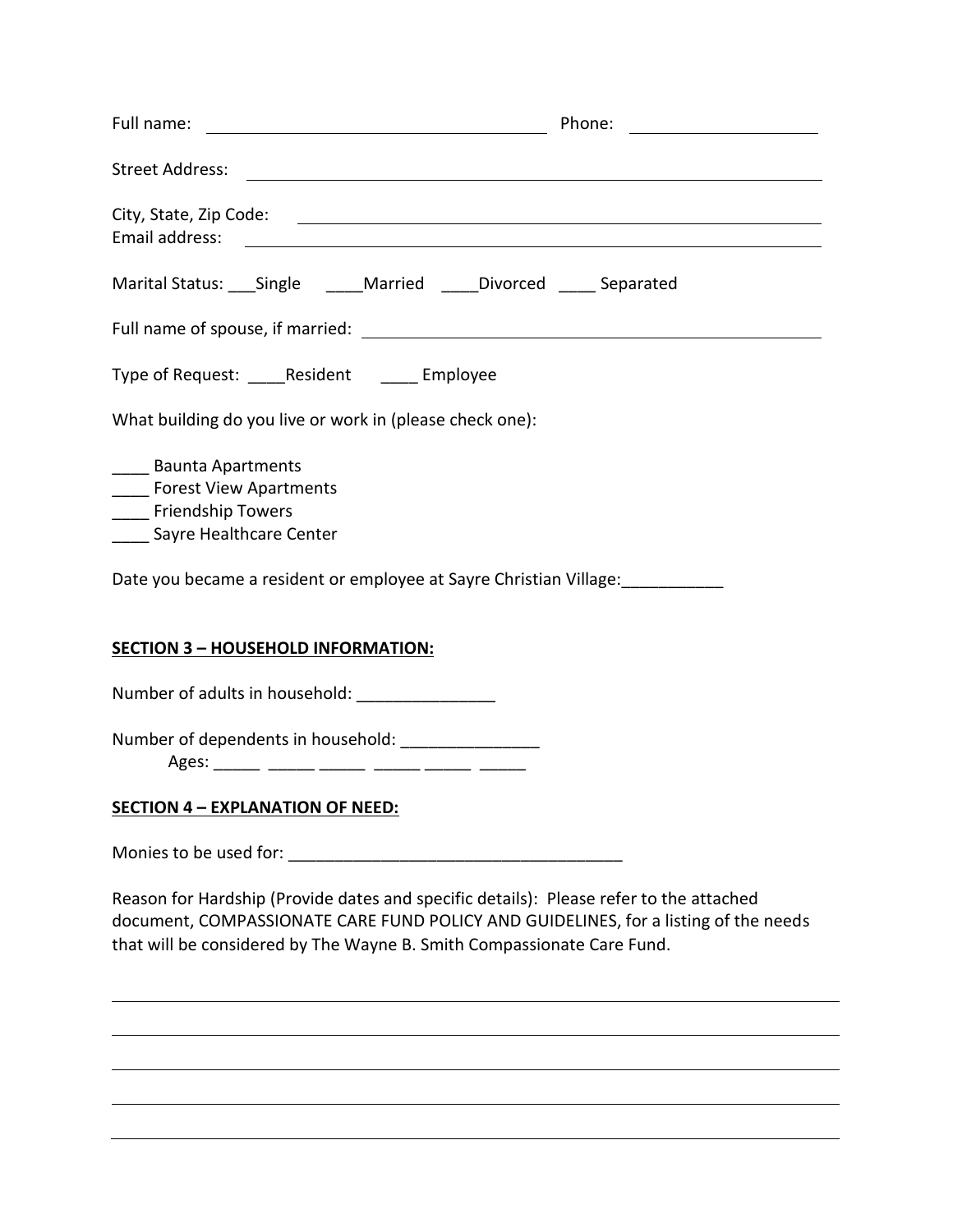| Amount Requested: \$ ________________ Date Funds are Needed: _____________                                                                                |
|-----------------------------------------------------------------------------------------------------------------------------------------------------------|
|                                                                                                                                                           |
| <b>SECTION 5 - PAYEE INFORMATION:</b>                                                                                                                     |
| Name, address and telephone number of party to whom requested funds would be paid. This is                                                                |
| not the information of the employee/resident who is applying:                                                                                             |
|                                                                                                                                                           |
|                                                                                                                                                           |
| Name/Organization:<br><u> 1989 - Johann Barn, mars ann an t-Amhain Aonaich an t-Aonaich an t-Aonaich ann an t-Aonaich ann an t-Aonaich</u>                |
|                                                                                                                                                           |
| Account Number (if applicable):<br><u> 1980 - Johann Stoff, deutscher Stoffen und der Stoffen und der Stoffen und der Stoffen und der Stoffen und der</u> |
|                                                                                                                                                           |
| Phone Number:<br><u> 1989 - Johann Stoff, deutscher Stoffen und der Stoffen und der Stoffen und der Stoffen und der Stoffen und der</u>                   |
|                                                                                                                                                           |
|                                                                                                                                                           |
| <b>Street Address:</b><br><u> 1989 - Johann Stoff, deutscher Stoffen und der Stoffen und der Stoffen und der Stoffen und der Stoffen und de</u>           |
|                                                                                                                                                           |
| City, State, Zip Code:<br><u> 1989 - Johann Stoff, deutscher Stoff, der Stoff, der Stoff, der Stoff, der Stoff, der Stoff, der Stoff, der S</u>           |
|                                                                                                                                                           |
| Email address (if available):                                                                                                                             |
| <u> 1989 - Andrea Andrew Maria (h. 1989).</u><br>Nobel de Andrew Maria (h. 1989).                                                                         |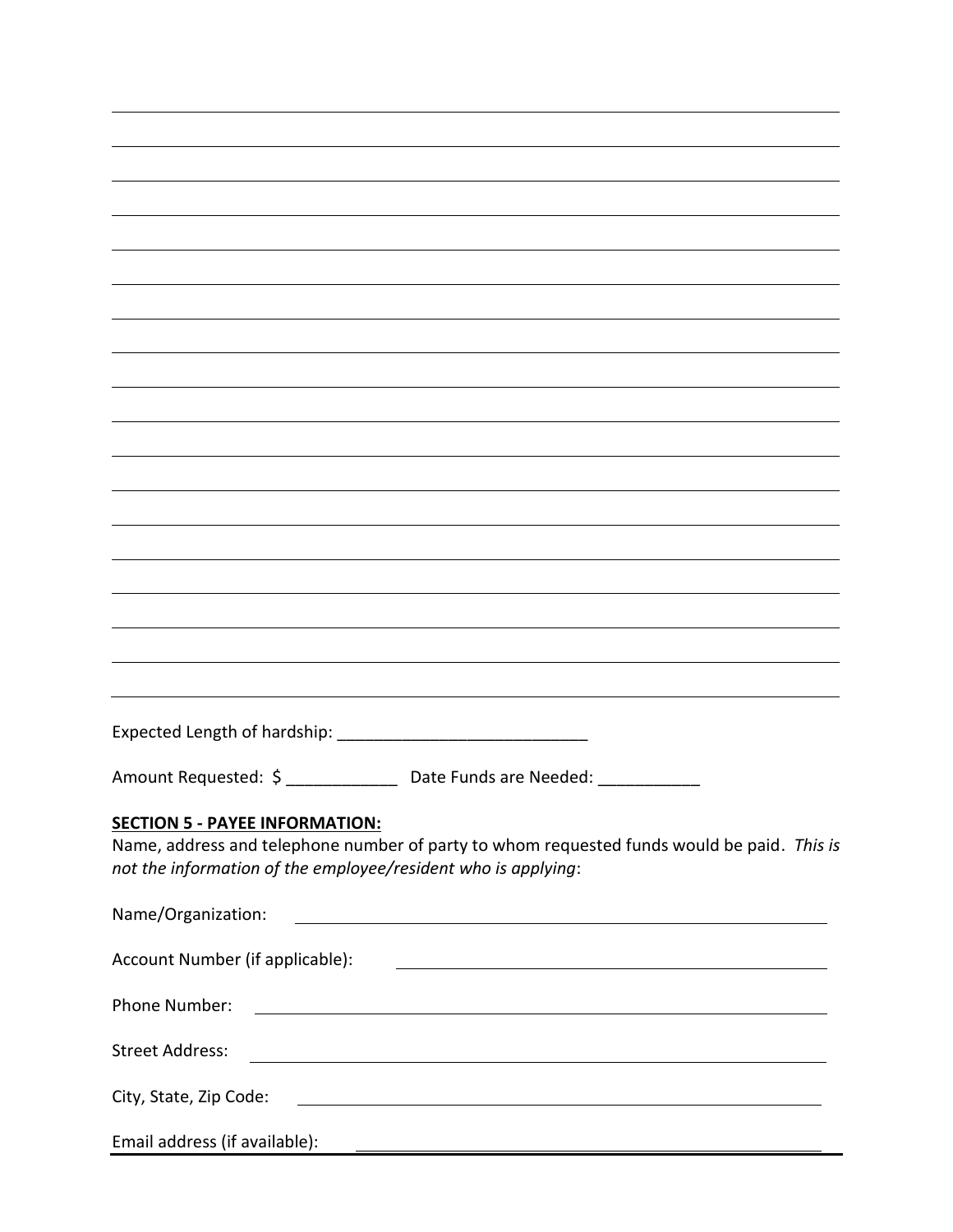### **SECTION 6 – INCOME & EXPENSE INFORMATION:**

Please complete to the best of your ability and provide supporting documentation/statements for each item listed, if applicable.

| <b>INCOME</b> (monthly)                                                                      |                                                                                                                                                                                                                                                                                                                                                                      | <b>EXPENSES (monthly)</b>                                                                                                                                                                          |
|----------------------------------------------------------------------------------------------|----------------------------------------------------------------------------------------------------------------------------------------------------------------------------------------------------------------------------------------------------------------------------------------------------------------------------------------------------------------------|----------------------------------------------------------------------------------------------------------------------------------------------------------------------------------------------------|
| Net Wages/Salary:<br>Employee/Resident<br>Spouse<br>Other(s) Relationship                    | $\frac{1}{2}$<br>$\begin{picture}(20,20) \put(0,0){\line(1,0){10}} \put(15,0){\line(1,0){10}} \put(15,0){\line(1,0){10}} \put(15,0){\line(1,0){10}} \put(15,0){\line(1,0){10}} \put(15,0){\line(1,0){10}} \put(15,0){\line(1,0){10}} \put(15,0){\line(1,0){10}} \put(15,0){\line(1,0){10}} \put(15,0){\line(1,0){10}} \put(15,0){\line(1,0){10}} \put(15,0){\line(1$ | Household:<br>• Rent/Mortgage<br>$\frac{1}{2}$<br>• Insurance<br>(homeowner/renter)                                                                                                                |
| Child Support:<br>Alimony:                                                                   | $\overline{\mathsf{S}}$<br>$\sharp$                                                                                                                                                                                                                                                                                                                                  | Utilities:<br>$\bullet$ Electric $\$$<br>$\bullet$ Water $\frac{1}{2}$<br>$\bullet$ Gas $\quad \simeq$<br>· Telephone \$<br>• Garbage \$<br>• Cable/TV $\zeta$<br>$\bullet$ Internet $\frac{1}{2}$ |
| Social Security: \$                                                                          |                                                                                                                                                                                                                                                                                                                                                                      | Food/Clothing: \$                                                                                                                                                                                  |
| Pension/Retirement: \$                                                                       |                                                                                                                                                                                                                                                                                                                                                                      |                                                                                                                                                                                                    |
| Savings/Investments:<br>$\bullet$ 403b/IRA \$<br>$\bullet$ Savings \$<br>• Emergency Fund \$ |                                                                                                                                                                                                                                                                                                                                                                      | Transportation:<br>$\bullet$ Gas \$<br>• Public Transport \$                                                                                                                                       |
| Food Stamps: \$                                                                              |                                                                                                                                                                                                                                                                                                                                                                      | Debt Payments:<br>• Credit Cards \$                                                                                                                                                                |
| Disability \$                                                                                |                                                                                                                                                                                                                                                                                                                                                                      |                                                                                                                                                                                                    |
| <b>TOTAL INCOME: \$</b>                                                                      |                                                                                                                                                                                                                                                                                                                                                                      | <b>TOTAL EXPENSES: \$</b>                                                                                                                                                                          |

Please list what resources you have used to try to resolve the hardship, if any: